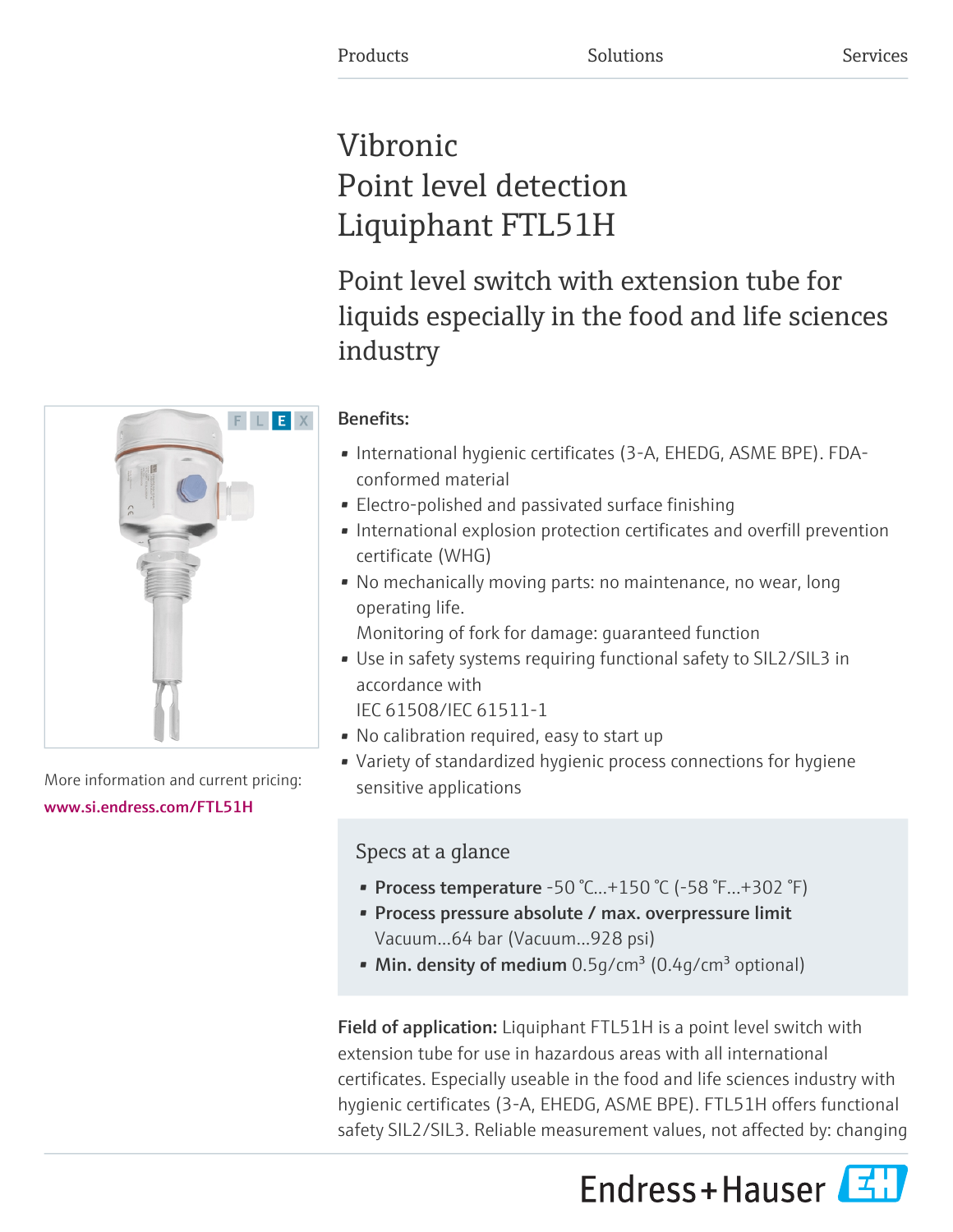media properties, flow, turbulences, gas bubbles, foam, vibrations or build-up.

## Features and specifications

Density Measuring principle

Vibration Density

#### Characteristic / Application

Liquiphant M Density with Density Computer FML621 Temperature and pressure measurement Modular & completely welded housing concept Focus Food & Pharma Surface up to 0.3 µ Variable sensor length up to 3 m (6 m option)

#### Supply / Communication

Transmitter power supply (MUS)

#### Ambient temperature

 $-50...70^{\circ}$ C -50...60°C for hazardous applications

#### Process temperature

0...80°C (validity of accuracy data) -50...0°C / 80...150°C (with reduced technical data)

#### Process pressure absolute

0...25 bar >25...64 bar (with reduced technical data)

#### Wetted parts

316L

#### Hygienic

3A EHEDG

Endress+Hauser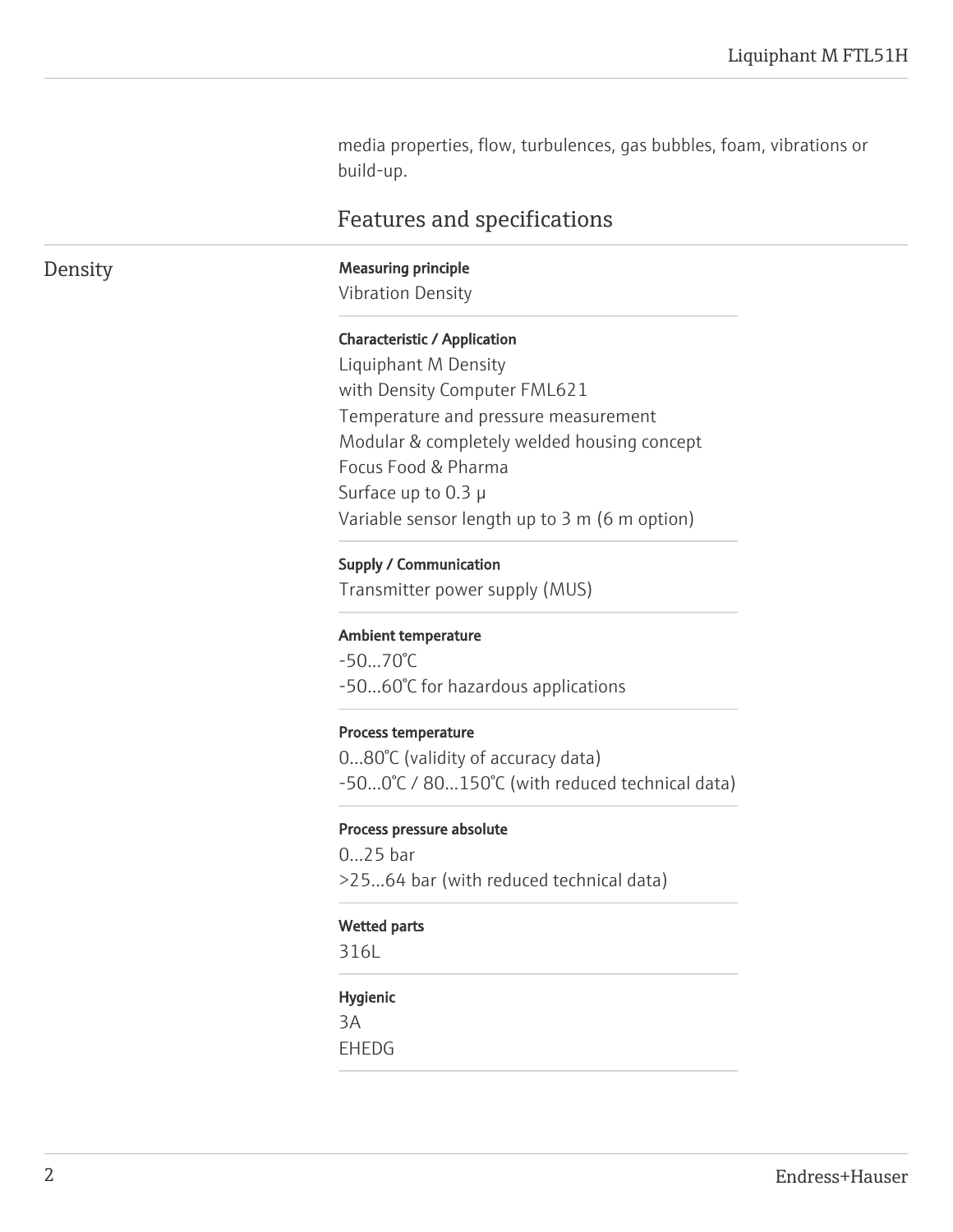## Density

#### Sensor length

115...3000 mm >3000...6000 mm (Option)

**Output** 

Pulse

Certificates / Approvals ATEX, FM, CSA C/US, IEC Ex, TIIS, INMETRO, NEPSI

Specialities Commissioning with ReadWin2000

**Components** Density Computer FML621

Other approvals and certificates SIL2/ SIL3

Point Level / Liquids Measuring principle

Vibration Liquids

Characteristic / Application Modular & completely welded housing concept Focus Food & Pharma surface up to 0,38µm electro polished wide range of process connections Analogue and bus interfaces Extensive certificate range (e.g. EHEDG,3A) Compact, e.g. pipes variable sensor length up to 3m (6m option)

### Specialities

Foamdetection Detect changes of the density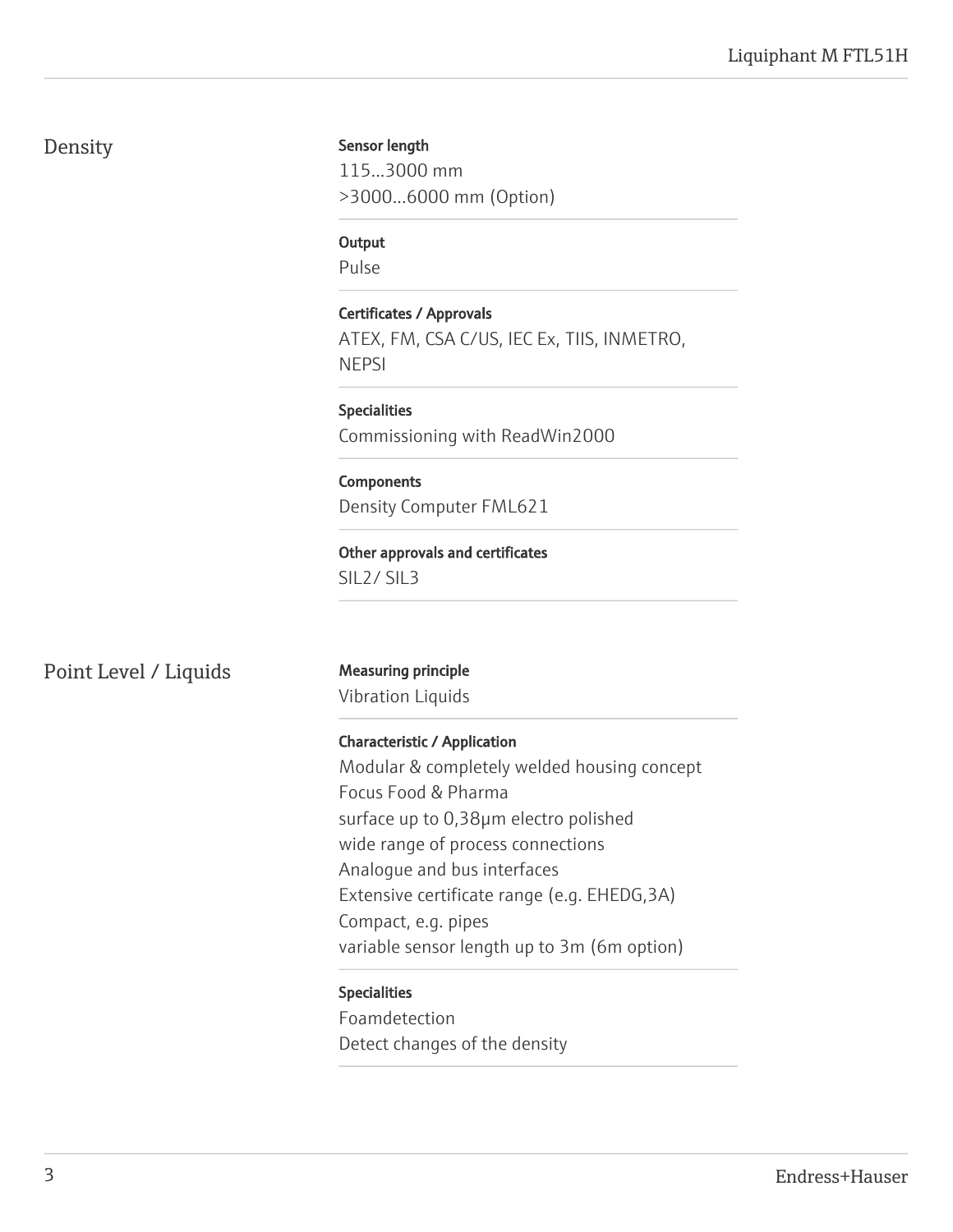## Point Level / Liquids

#### Supply / Communication

PROFIBUS PA 19...253V AC 10...55V DC-PNP 19...253V AC bzw 10...55V DC 8/16mA, 11...36V DC NAMUR PFM

#### Ambient temperature

-50 °C...+70 °C (-58 °F...+158 °F)

#### Process temperature

-50 °C...+150 °C (-58 °F...+302 °F)

#### Process pressure absolute / max. overpressure limit

Vacuum...64 bar (Vacuum...928 psi)

#### Min. density of medium

0.5g/cm<sup>3</sup> (0.4g/cm<sup>3</sup> optional)

#### Main wetted parts

316L

#### Process connection

Thread: G3/4A, G1A, R3/4", R1, NPT3/4, NPT1 Flange: DN25...DN100, ASME 1"...4", JIS 25A...100A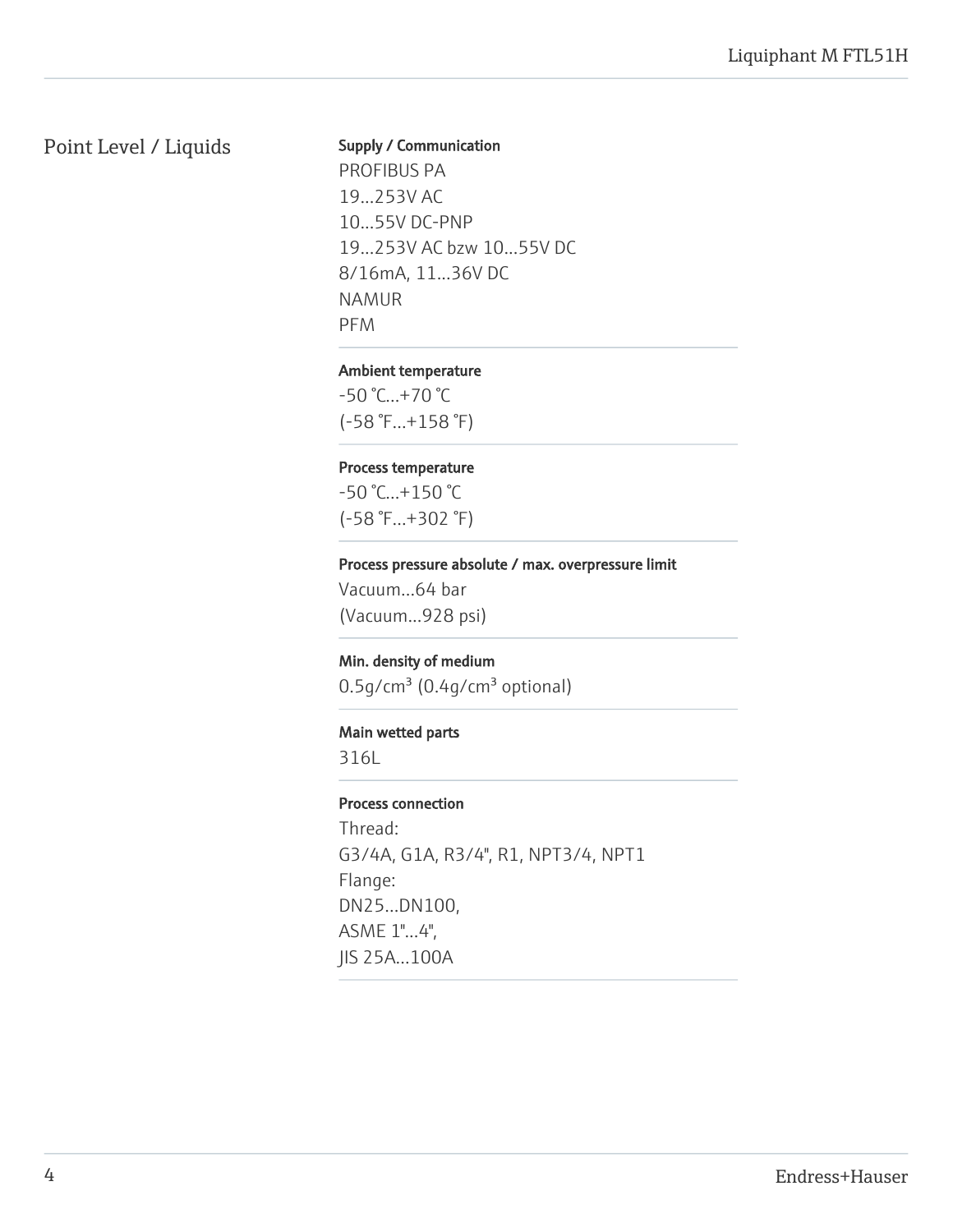## Point Level / Liquids

#### Process connection hygienic

Tri-Clamp ISO2852 Dairy coupling Aseptic DRD SMS Varivent

#### Sensor length

Length 130mm (5.12") (Liquiphant II) 148mm...6000mm (5.83...236")

#### Communication

PROFIBUS PA 19...253V AC 10...55V DC-PNP 19...253V AC bzw 10...55V DC 8/16mA, 11...36V DC NAMUR PFM

### Certificates / Approvals

ATEX, FM, CSA C/US, IEC Ex, TIIS, INMETRO, **NEPSI** 

#### Safety approvals

SIL2/ SIL3

#### Design approvals

EN 10204-3.1 AD2000

#### Hygienic approvals

CoC ASME-BPE

#### Marine approval

GL/ ABS/ DNV